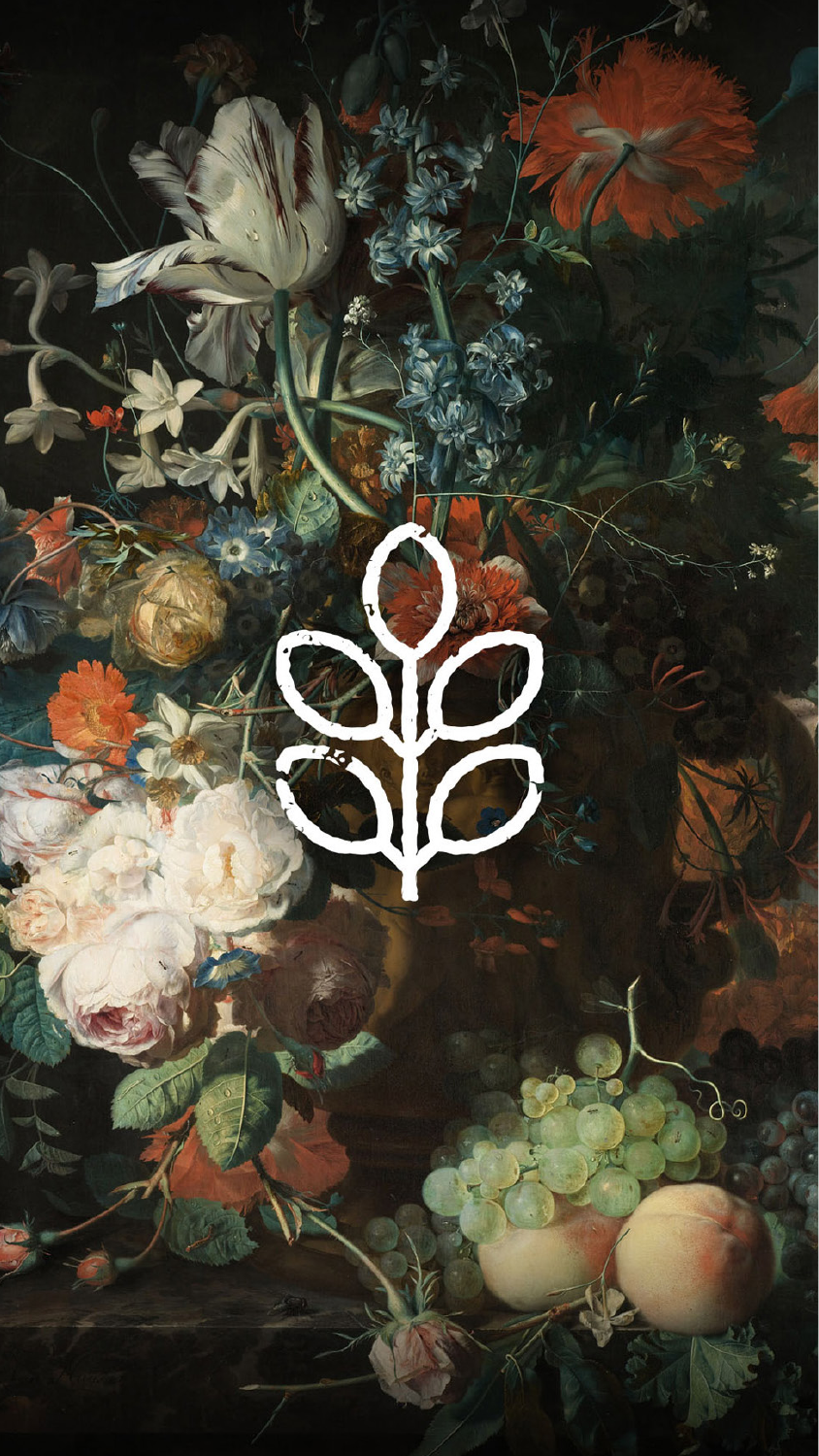



## **OVERVIEW**

## **CONTEXT**

Today we will be doing our third and final practice in two parts and we'll try on the disciplines of celebration and "nature immersion" (the discipline of experiencing God through nature) which will help us explore our part in the ever-expanding Kingdom of God among us.

In the first garden God gave full responsibility to Adam to be fruitful and multiply and take care of creation but this mandate was quickly lost to the temptation of humanistic pride. Now, in the second garden we have Jesus rising again as Adam 2.0, the literal image of God in human form, and He's inviting all of us to cultivate His new creation. Empow-



God's pre-eminent act of creation in Genesis was literally to breathe His spirit-life (in Hebrew: "ruach") into the frst human in the midst of a beautiful garden. It is absolutely no coincidence then that God's first act of new creation was to breathe His spirit-life (in Greek: "pneuma") into the crucifed Jesus and raise Him from the grave—in the middle of a garden

no less.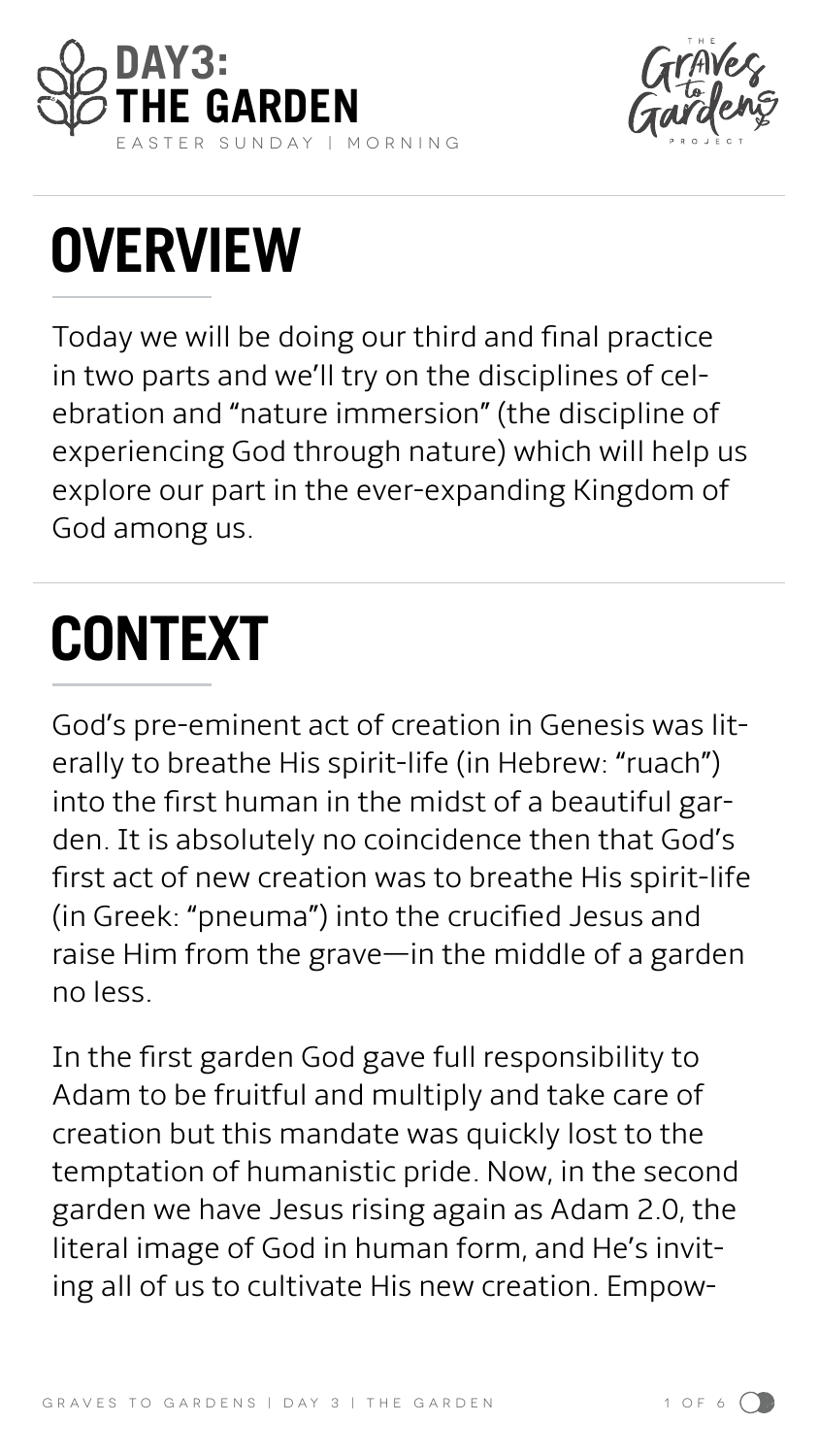### NATURE-IMMERSION | STILLNESS | PRAYER **PRACTICE PART1: GARDEN SUNRISE**



ered by the Spirit we are commissioned once again with the words of our Creator echoing in our souls: be fruitful and multiply and fll the Earth with the garden of God's goodness (Matthew 28:18-20, Acts 1:8)!

This practice is simple. Rise early and find a place (whether near your home or somewhere with an epic view) to watch the sunrise. Below are a few suggestions for this practice:

•Ideally you'll want to be **awake and in location before dawn** (first light).



It is from this place of divine purpose that we rediscover our carefully buried hopes. The seeds we sowed in the grave on Friday will blossom a hundred thousand times more beautifully when they grow up in the eternal soil of the Kingdom of Heaven. What was once finite and destined for decay is now infinite; marked for heaven, stripped of all our brokenness and totally dedicated to God. This is the power of Easter.

#### **HOW TO**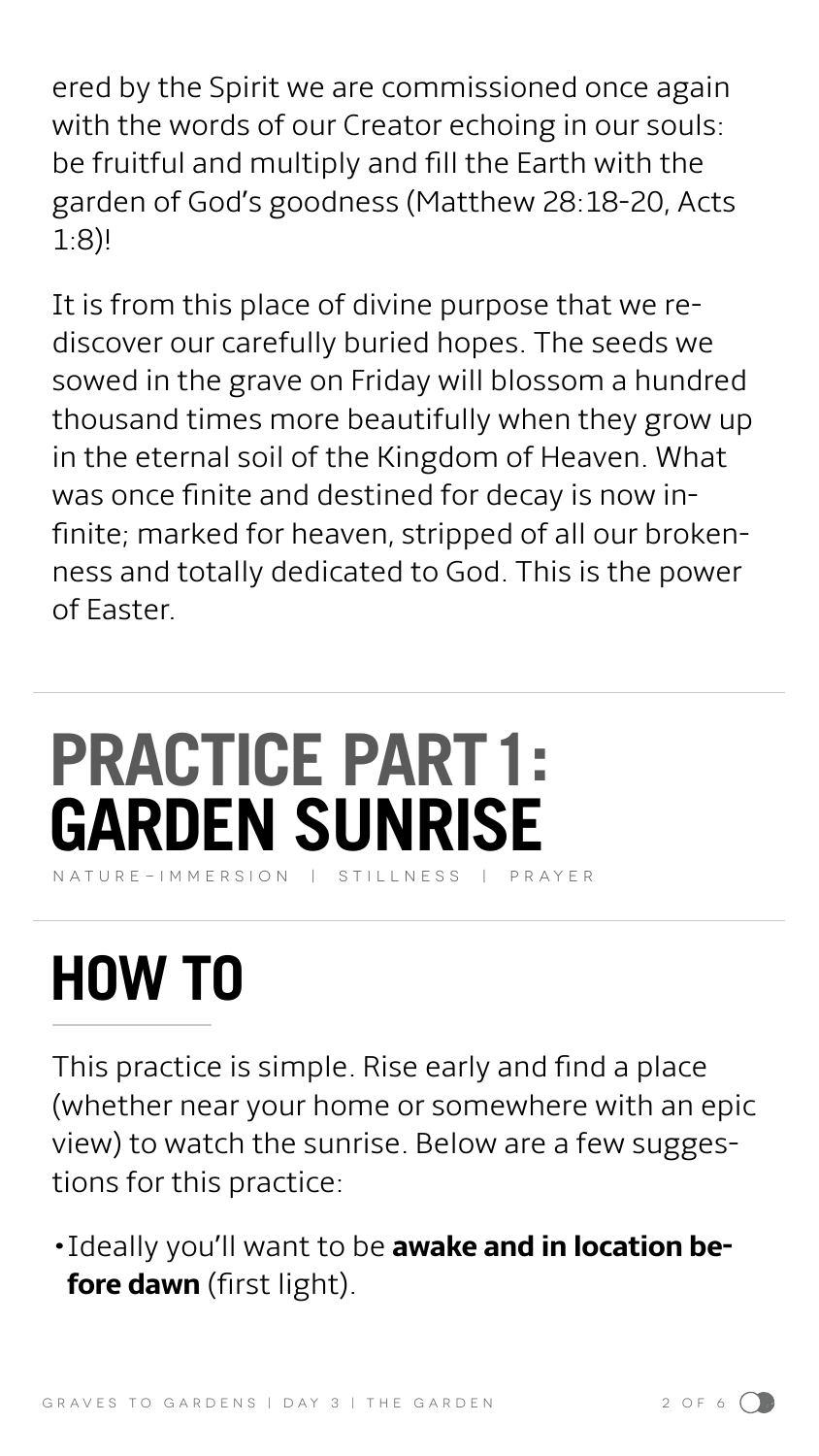- •Google: *"dawn time"* (not "sunrise") for your local area. In New Zealand, for example, the sky starts getting light about 30 minutes before the actual sunrise. This amount of time varies from 20-70 minutes depending on where you are located.
- •Consider bringing chairs, blankets, hot drinks and even an acoustic guitar or other intrument (dawn worship time!).

Keep the heart of this practice in mind as you refect on the resurrected King. A posture of silence and stillness really serves this moment best (possibly followed by musical worship for those so inclined). Feel free to read the following if it seems appropriate:

**REFLECT:** *Today we acknowledge and celebrate the inauguration of God's new creation. The Kingdom of Heaven—God's vision for a fourishing world—is expanding among us, growing into a mountain that covers the whole earth (Daniel 2:35). As we experience the sunrise (the Son rise) let's take a moment to commit afresh to God's invitation of new beginnings and to becoming the co-creators we were born to be. God has empowered and equipped each of us with unique gifts, purposes and positions to join Him in cultivating a stunning garden that will fll the whole world. Wherever we set our feet and whatever we touch with our hands should begin to look like heaven on Earth more beautiful, more whole, and more alive than ever before. Today is a unique moment in the year to remind ourselves of this and to come into alignment once again with God's exquisite plan to restore the world around us.*

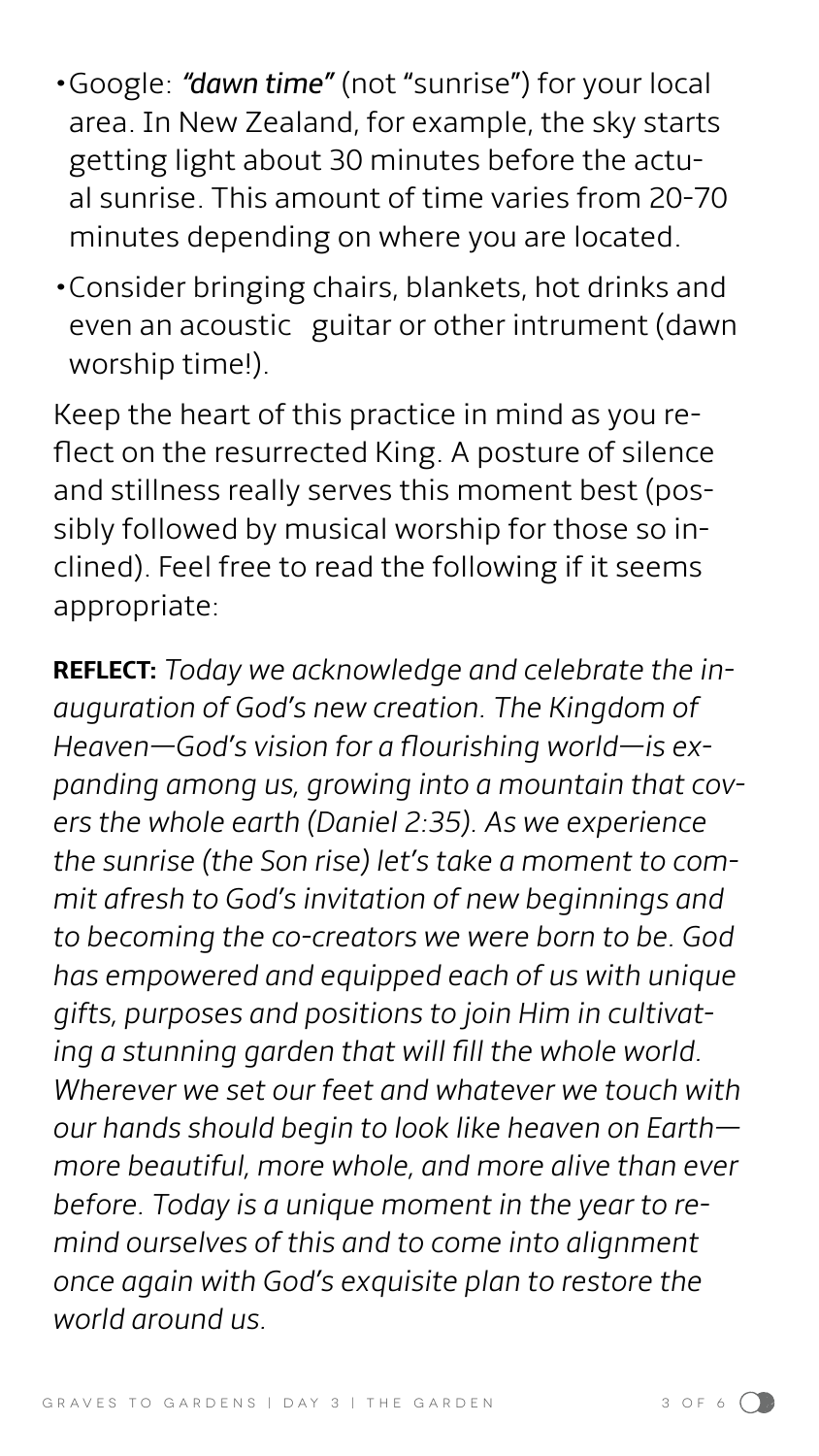For some of us, the sun will rise in a clear sky sharp, striking, and beautiful. For others, the sunrise will be all but invisible, fading up behind cloudy skies and hidden from sight. Whatever your sunrise experience is, consider the ways in which God's Kingdom is clearly visible to you sometimes and then in other seasons His goodness and new life feels hidden or maybe even non-existent. When it comes to the sun, we have faith that it rises whether we can see its brilliance directly or not. In the same way, hold on to faith that the kingdom of God is rising—illuminating our world with truth and inviting those in darkness to come to His great light (Matthew 4:16,17), even in the times when you can't see it.

Share a photo of your sunrise moment on Instagram or on the Facebook page:

<https://www.facebook.com/GravesToGardens>

#### **@gravestogardens #gravestogardens**

GRAVES TO GARDENS | DAY 3 | THE GARDEN 4 OF 6 (



# **A NOTE ABOUT SUNRISES**

## **SOCIAL MEDIA**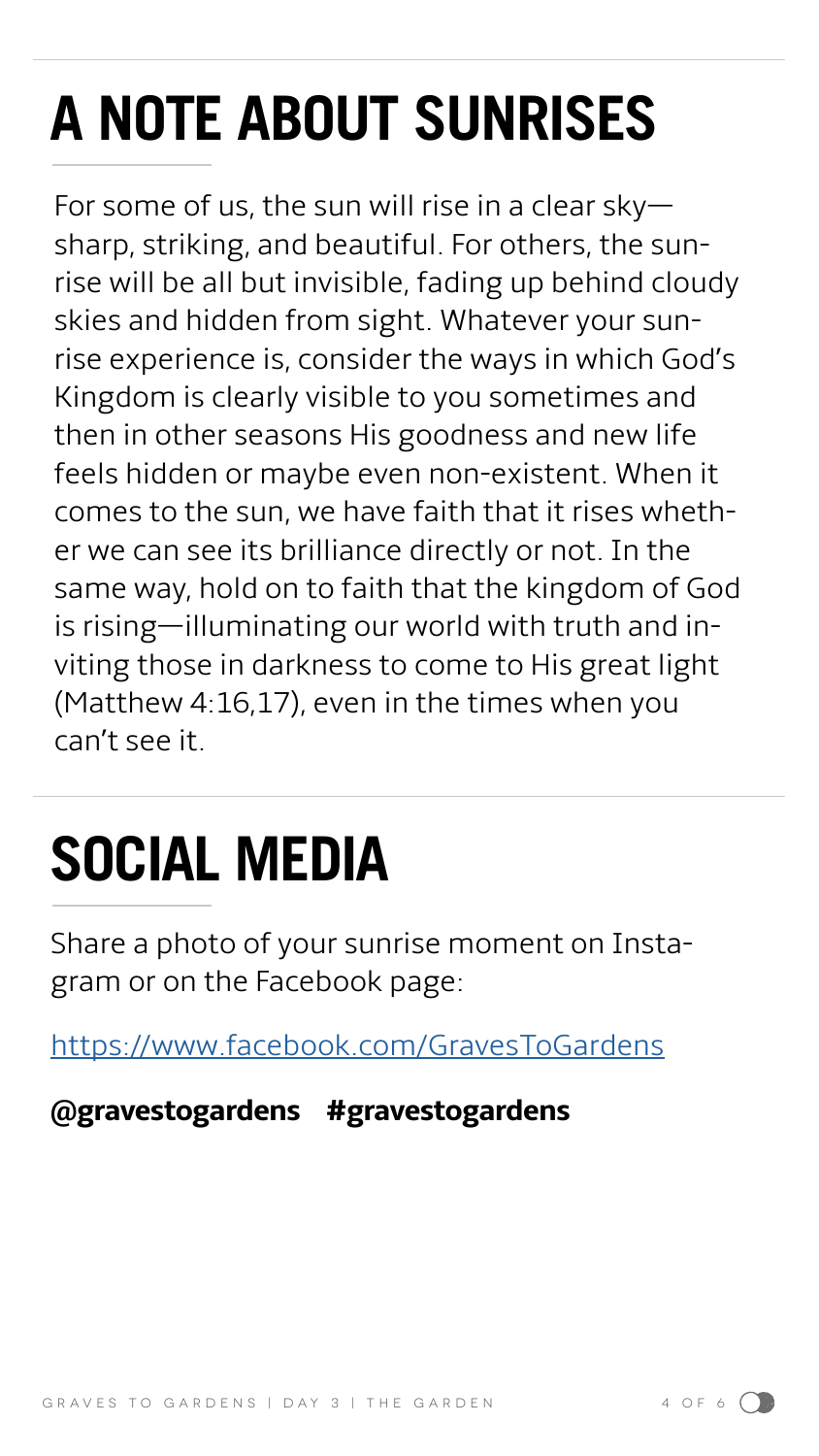#### CELBRATION | BREAKING BREAD | COMMUNITY **PRACTICE PART 2: BREAKFAST PARTY**

Part two of this Easter morning might just be the highlight of the weekend. Breakfast. The brief is simple: prepare a breakfast feast, break bread and raise a toast to the risen King and His endless kingdom and then eat together as a household.

While most of the spiritual disciplines tend to be things we find difficult or challenging, celebration can feel like an anomaly as it's something we actually enjoy doing. In this case, the real challenge of celebration is to do it with purpose and intention, to choose to celebrate the things that God values. This morning, we will funnel our focus and intentions into the resurrection of Jesus, the coming of the kingdom and the ways in which we are invited

#### to bring heaven to Earth.

**1. Cook:** Prepare the breakfast feast together. Make sure everyone gets to participate in the cooking, baking, chopping, serving, etc. This is a valuable act of co-creation.



**HOW TO**

### **THE STEPS**